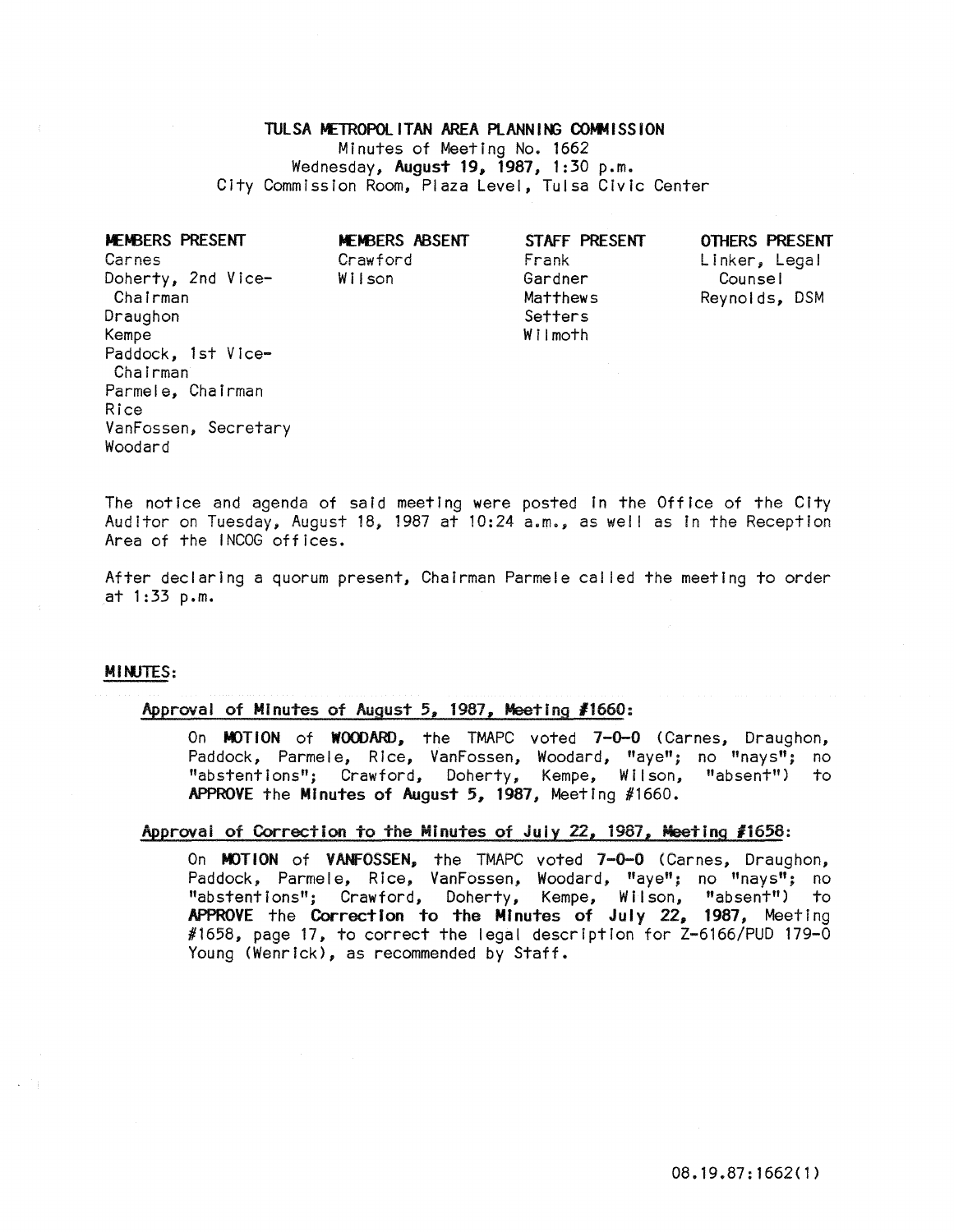## Report of Receipts & Deposits for the Month Ended July 31, 1987:

On MOTION of WOODARD, the TMAPC voted 7-0-0 (Carnes, Draughon, Paddock, Parmele, Rice, VanFossen, Woodard, "aye"; no "nays"; no "abstentions"; Crawford, Doherty, Kempe, Wilson, "absent") to APPROVE the Report of Receipts & Deposits for the Month Ended July 31, 1987.

## Chairman's Report:

ChaIrman Parmele advIsed receipt of a letter from the Oklahoma Department of Transportation soliciting comments in regard to an application by Tulsa County Commissioners for federal funds to reconstruct a portion of West 41st Street South in and between the citIes of Sand Springs and Tulsa. He referred this letter to the INCOG Staff for revIew and response.

## Committee Reports:

Mr. Paddock announced the Rules & Regulations Committee would be meeting this date to discuss amendments to the ZonIng Code relating to signs, as requested by various parties, i.e. Circle K, C.R. Signs, Tulsa Merchants Association, etc.

# DIrector's Report:

Mr. Gardner advised that INCOG would be moving to their new offices at the 201 Executive Center the last weekend In August.

## SUBDIVISIONS:

## PRELIMINARY PLAT APPROVAL:

Cedarcrest III (1783) East 89th Street & South Delaware Avenue (RS-2)

This plat was reviewed as a concept plan by the Technical Advisory CommIttee on 6/25/87 but wIth several cul-de-sacs and numerous waivers required. The original plan has been abandoned and the existing street will be used. All lots will meet the zoning requirements.

The TAC voted unanimously to recommend approval of the PRELIMINARY plat of Cedarcrest III, subject to the following conditions: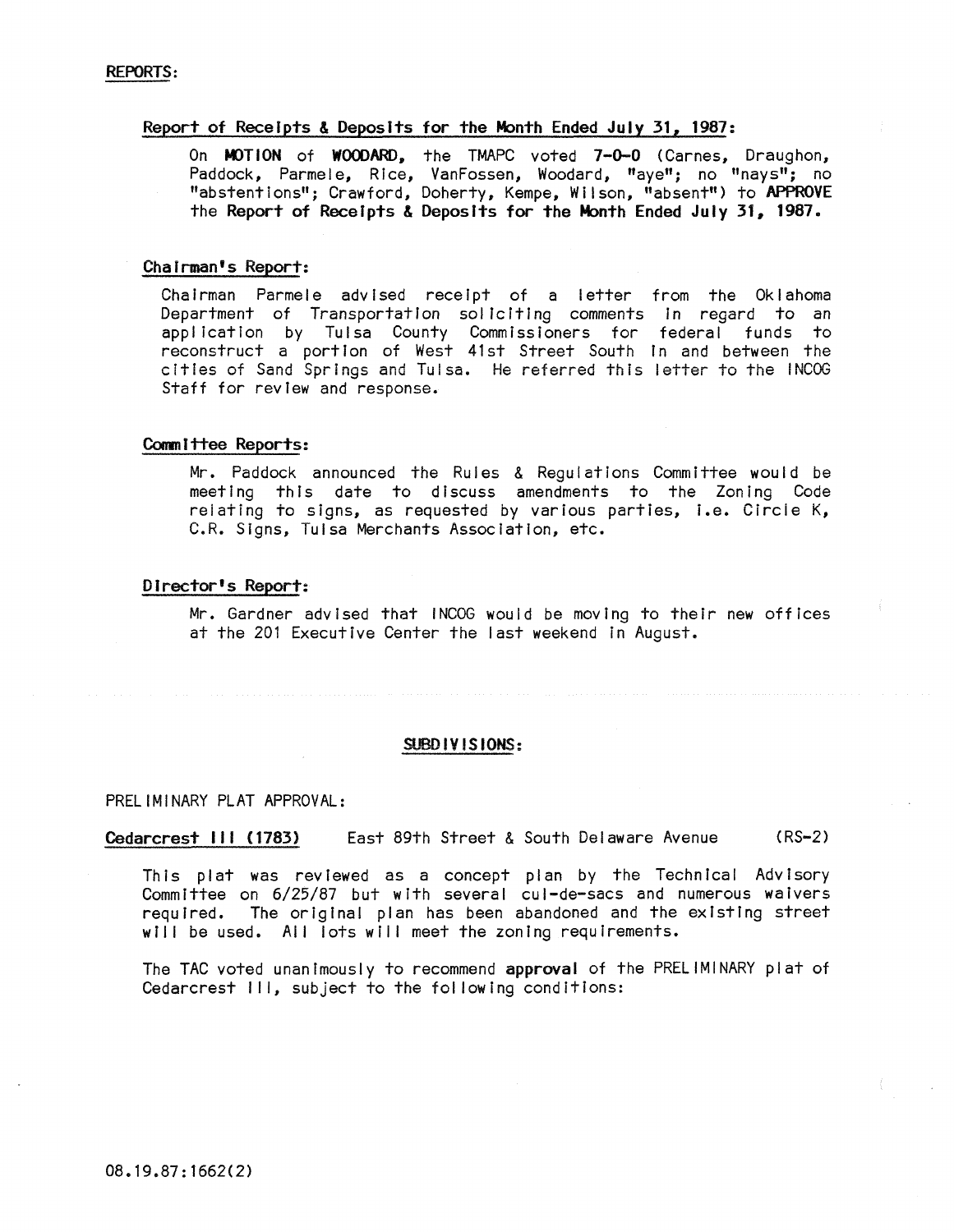- 1. Show an additional 10' dedication on South Delaware Avenue in accordance wIth the Major Street Plan requirements.
- 2. The underlying plat shall be properly vacated to the satisfaction of the appl icant's legal counsel and the City.
- 3. Utility easements shall meet the approval of the utilities. Coordinate with Subsurface Committee If underground plant Is planned. Show additional easements as required. Existing easements should be tied to or related to property lines and/or lot lines. Clarify utility and drainage easement along the south property line.
- 4. Water plans shall be approved by the Water and Sewer Department prior to release of final plat. Include language for Water and Sewer facilities In covenants. Fire hydrant(s) may need to be moved.
- 5. Pavement or landscape repair within restricted water line, sewer line, or utility easements as a result of water or sewer line or other utility repairs due to breaks and failures, shall be borne by the owner(s) of the  $\left| \text{ot}(s) \right|$ . (See # 12 below)
- 6. A request for creation of a Sewer Improvement District shall be submitted to the Water and Sewer Department prior to release of final plat.
- 7. Paving and/or drainage plans shall be approved by Stormwater Management and/or City Engineer, Including storm drainage, detention design and Watershed Development Permit application subject to criteria approved by City Commission (If required).
- 8. A request for a Privately Financed Public Improvement (PFPI) shall be submitted to the City Engineer (If required).
- 9. Limits of Access or (LNA) as applicable shall be shown on the plat as approved by Traffic Engineer. (Show LNA on Delaware)
- 10. It is recommended that the developer coordinate with Traffic Engineer during the early stages of street construction concerning the ordering, purchase, and installation of street marker signs. (Advisory, not a condition for release of plat.)
- 11. It Is recommended that the applicant and/or his engineer or developer coordinate with the Tulsa City-County Health Department for solid waste disposal, particularly during the construction phase and/or clearing of the project. Burning of solid waste is prohibited.
- 12. Add the following language to the covenants in Section II: "The owner of each lot shall be responsible for the repair and replacement of any landscaping and paving located within the utility easements In the event it is necessary to repair any underground water or sewer mains, electric, natural gas, communications or telephone service."
- 13. A "Letter of Assurance" regarding Installation of improvements shal I be submitted prior to release of final plat, including documents required under Section 3.6-5 of Subdivision Regulations.
- 14. All Subdivision Regulations shall be met prior to reiease of final plat.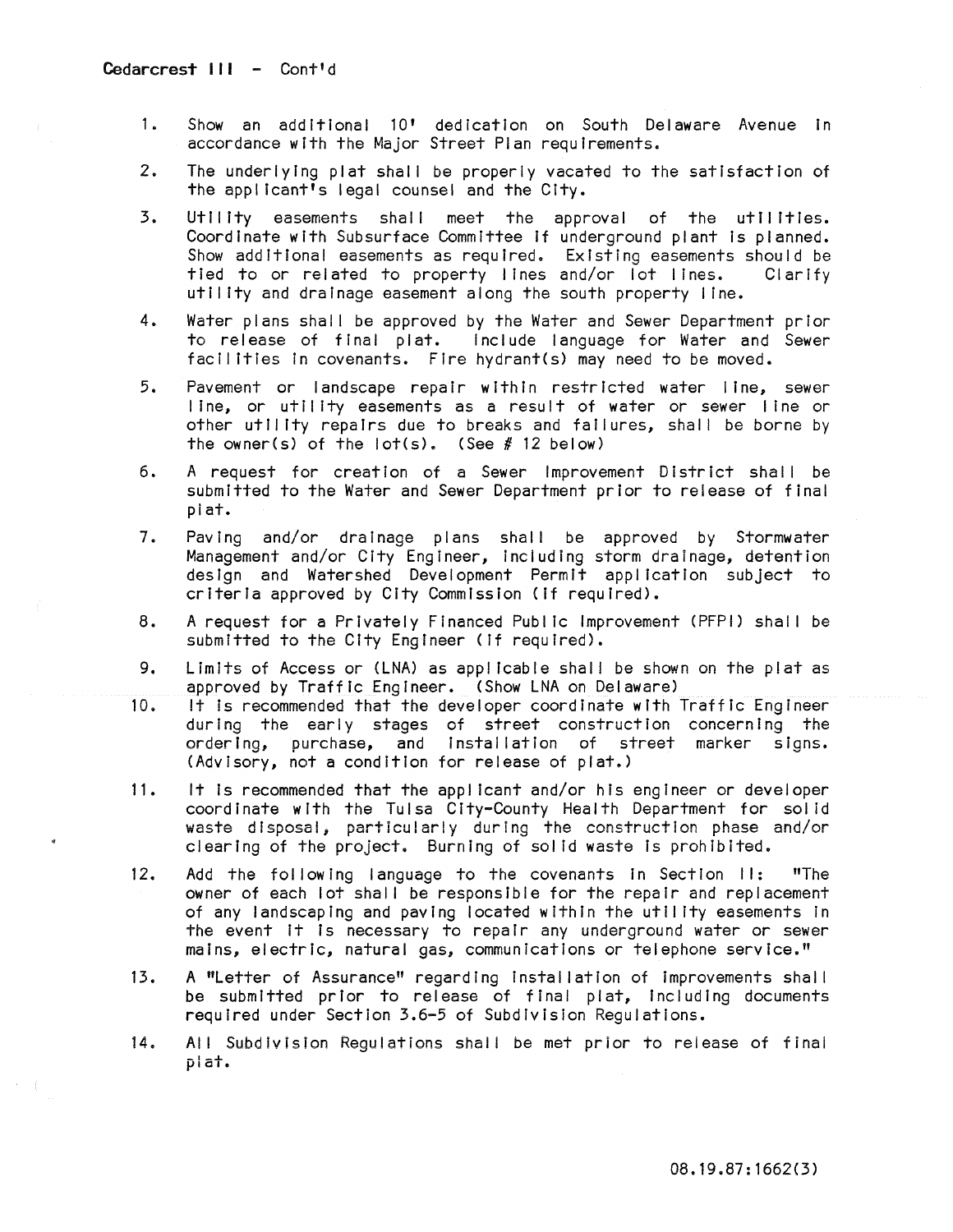# TMAPC ACTION: 8 members present

On MOTION of VANFOSSEN, the TMAPC voted 8-0-0 (Carnes, Doherty, Draughon, Paddock, Parmele, Rice, VanFossen, Woodard, "aye"; no "nays"; no "abstentions"; Crawford, Kempe, Wilson, "absent") to APPROVE the Preliminary Plat for Cedarcrest **III,** subject to the conditions as recommended by the TAC and Staff.

\* \* \* \* \* \* \*

## Rockwood Hills Pond Amd (PUD 362)(883) East 72nd St. & So. Columbia PI. (RS-l)

This is an amendment to a plat already filed of record, that not only includes all the previous plat, but the addition of a  $224' \times 464'$  tract to the south that adds four lots to the subdivision. The PUD covers the previous plat (Rockwood Hills Pond) and the new lots added to the south are NOT part of the PUD so will be subject only to the RS-1 zoning requirements. The density in the subdivision has not changed nor have the<br>PUD conditions. The original subdivider failed to complete the The original subdivider failed to complete the subdivision so this is an attempt to clean up the original plat, add the lots to the south and replat the whole tract. Staff has no objection to the concept If the developer can comply with the PUD conditions and the added lots meet the RS-l requirements. The PUD al lowed four lots south of 72nd Street and also Included a private access drive to the area to the south. This private drive has been eliminated and a standard dedicated street shown Instead. Staff feels that this Is a much better arrangement, but since the plat Is being processed to clean up a number of errors, omissions, etc., this opportunity should also be taken to clean up the provisions of the PUD and make It clear which lots are subject to the PUD, and which ones are not, and separate the private restrictions from the PUD restrictions and the utility/easement grants.

Staff noted that since no request to amend the PUD has been made as of this date or no Board of Adjustment application filed, a SKETCH PLAT approval may be more applicable at this time. If a preliminary plat Is granted, It should be subject to another review of the TAC prior to final because of the numerous changes, particularly in the covenants.

City Engineer and Traffic Engineer requested additional right-of-way on 71st Street being 4' on Lot 7 and 6' on Lots 6 and 5. This Is a request not a requirement, since 60' Is already dedicated to meet the Street Plan.

The TAC voted unanimously to recommend approval of the SKETCH plat of Rockwood HII Is Pond Amended, subject to the fol lowing conditions: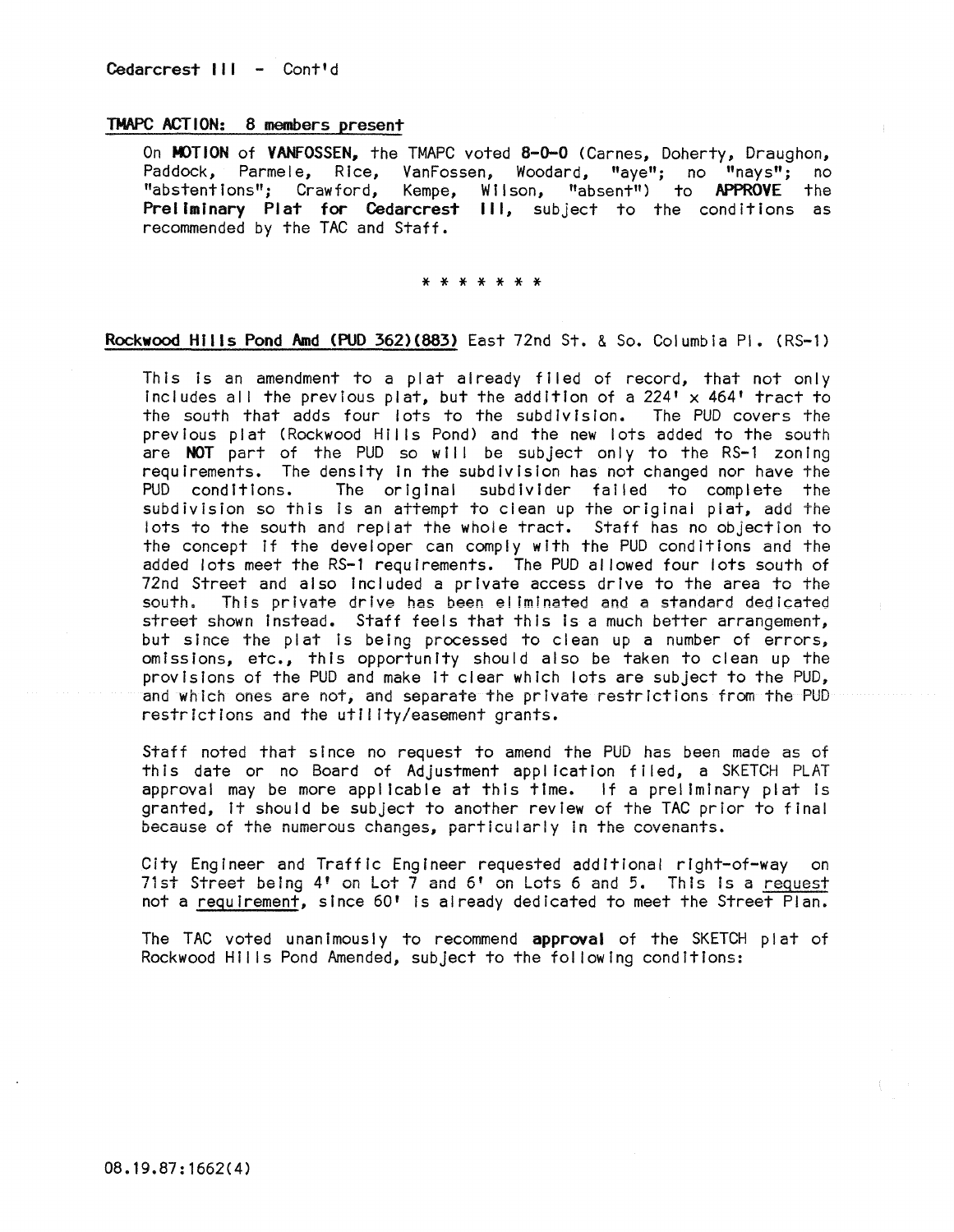- 1. An amendment to PUD 362 is required. (It appears to be minor in nature since density is not increased.) With the dedication of the cul-de-sac, South Columbia Place, more land was needed so the building line on the cul-de-sac is shown as 25'. Staff has no objection as far as the plat goes, but this wll I take an amendment to the PUD. Final plat shall not be released until all necessary PUD amendments are made and plat compiles with same.
- 2. Lots 5 through 8, Biock 1 are NOT part of the PUD and should comply with the RS-1 standards of 35' building lines, 100' average lot width, and 13,500 square feet of area. If this is not possible, two options exist: (a) Board of Adjustment approval of variances; or (b) expand the PUD to Include these lots and request necessary amendments or variances from the TMAPC. In order to Include these lots In the PUD it would be necessary to advertise and go through the hearing process Including City Commission approval and publication of ordinance. Final plat shall not be released until one of these options is approved and the ordinance published and/or the BOA has approved necessary variances.
- 3. On face of plat:
	- (a) Under title and PUD number, add: "Except Lots 5-8, Block 1" (If  $this$  option is applicable.)
	- (b) Change the detention pond designation to "Reserve A" consistent with present practices. (This is less confusing than showing as a lot number) Covenant language will also need to be changed, subject to Department of Stormwater Management requirements.)
	- (c) Show  $25^{\circ}$  property line radius on Lots 2 & 3, Biock 1. Show  $35^{\circ}$ building lines throughout plat unless otherwise modified by PUD amendment or BOA. Show 50' radius on cul-de-sac.
	- (d) Show street widths. 72nd Street at west end and total private street width. (Both 50')
	- (e) Identify South Columbia Avenue In Woodridge Addition.
	- (f) Update !ocatlon map.
- 4. Covenants should be completely rewritten, separating the various components into three sections as fol lows: I - Dedications for streets, easements, stormwater, etc.
	-
	- II PUD restrictions and
	- III Private restrictions.
- 5. All conditions of PUD 362 shall be met prior to release of final plat, including any applicable provisions in the covenants or on the face of the plat. Include PUD approval date and references to Section 1100-1170 of the Zoning Code, In the covenants.
- 6. Utility easements shall meet the approval of the utilities. Coordinate wIth Subsurface Committee If underground plant Is planned. Show additional easements as required. Existing easements should be tied to or related to property lines and/or lot lines. Realign utll tty easement along 71st Street wIth additional right-of-way dedlcat!ons.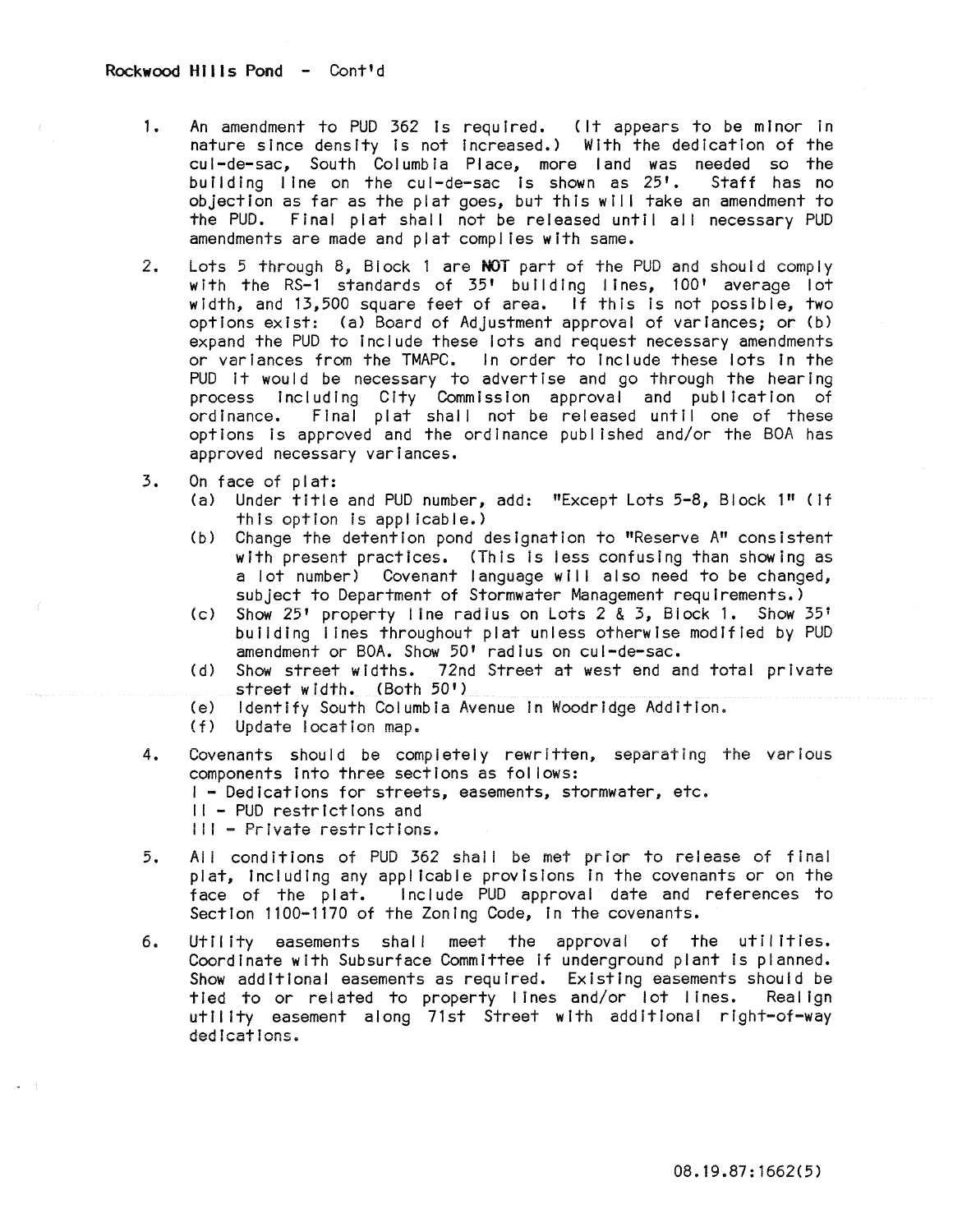- 7. Water plans shall be approved by the Water and Sewer Department prior to release of fInal plat. Include language for Water and Sewer facIlIties In covenants.
- 8. Pavement or landscape repair within restricted water line, sewer line, or utility easements as a result of water or sewer line or other utility repairs due to breaks and failures, shall be borne by<br>the owner(s) of the lot(s). Add applicable language to the Add applicable language to the covenants.
- 9. A request for creatIon of a Sewer Improvement DistrIct shall be submitted to the Water and Sewer Department prior to release of final plat.
- 10. Paving and/or drainage plans shal I be approved by Stormwater Management and/or City Engineer, including storm drainage, detention design and Watershed Development PermIt appl icatlon subject to crIteria approved by City Commission. "Class A Permit"
- 11. A request for a Privately Financed Public Improvement (PFPI) shal I be submitted to the City Engineer. A new PFPI number may be assigned.
- 12. A topo map shall be submitted for review by the Technical AdvIsory Committee (Subdivision Regulations). Submit with drainage plans as directed.
- 13. All curve data, including corner radii, shall be shown on final plat as applicable.
- 14. LimIts of Access or (LNA) as applicable shal I be shown on the plat as approved by Traffic Engineer. Include applicable language in the covenants.
- 15. It Is recommended that the developer coordinate with Traffic Engineer during the early stages of street construction concerning the ordering, purchase, and installation of street marker signs. (Advisory, not a condition for release of plat.)
- 16. it is recommended that the appi icant and/or his engineer or deveioper coord Inate with the Tulsa City-County Health Department for solid waste disposal, particularly during the construction phase and/or clearing of the project. Burning of solid waste is prohibited.
- 17. All lots, streets, building lines, easements, etc., shall be completely dimensioned.
- 18. Vacate under!ylng plat to the satisfaction of app! Icant's lega! counsel and the City.
- 19. A "Letter of Assurance" regarding Installation of Improvements shal I be submitted prior to release of final plat, including documents required under SectIon 3.6-5 of SubdIvIsion Regulations.
- 20. All (other) Subdivision Regulations shall be met prior to release of final plat.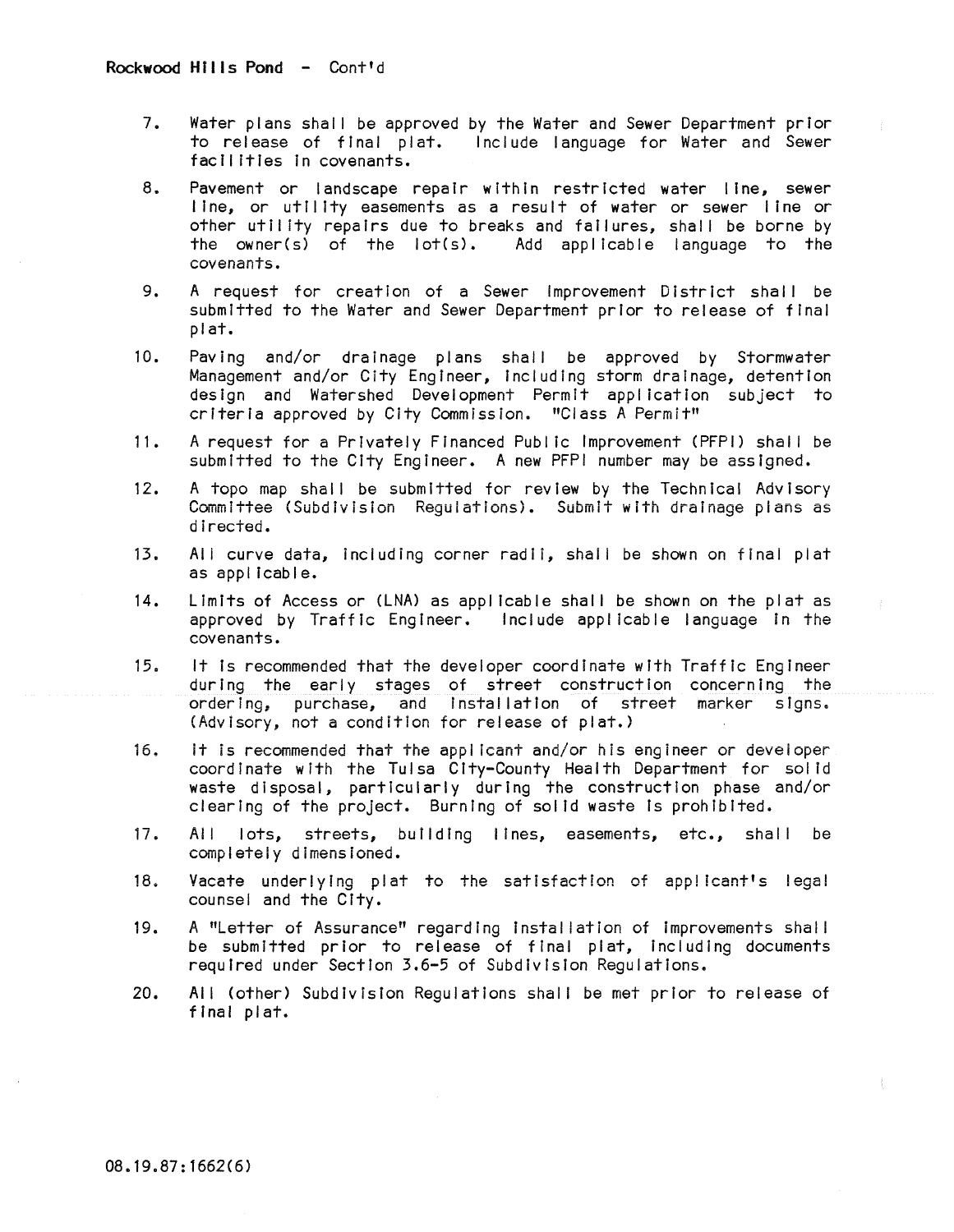# TMAPC ACTION: 9 members present

On MOTION of CARNES, the TMAPC voted 9-0-0 (Carnes, Doherty, Draughon, Kempe, Paddock, Parmele, Rice, VanFossen, Woodard, "aye"; no "nays"; no "abstentions"; Crawford, Wilson, "absent") to APPROVE the Sketch Plat for Rockwood Hills Pond (Amended), subject to the conditions as recommended by the TAC and Staff.

## REQUEST FOR WAIVER (Section 260):

## BOA 14597 Unplatted (Greely Elem. School) 105 East 63rd Street North ( AG)

This is a request to waive plat for a Head Start Program to be located In the Greely Elementary School. Nothing physical will change and the program will utilize existing school facilities. Staff recommends APPROVAL of the request. (NOTE: The BOA has not yet heard this application, but due to the school starting dates, and the fact that this Is in an existing school, Staff sees no problem in TMAPC reviewing this first. The BOA will place any restrictions they deem necessary on the appl icatlon when It is reviewed by that body.)

## TMAPC ACTION: 9 members present

On MOTION of KEMPE, the TMAPC voted 9-0-0 (Carnes, Doherty, Draughon, Kempe, Paddock, Parmele, Rice, VanFossen, Woodard, "aye"; no "nays"; no "abstentions"; Crawford, Wilson, "absent") to APPROVE the Waiver Request for BOA 14597 Unplatted (Greely Elementary School), as recommended by Staff.

#### \* \* \* \* \* \* \*

## BOA 14341 MIngo Terrace (193) 8211 East Admiral Place (CS)

This Is a request to waive plat on a tract lying between the Crosstown Expressway and Admiral Place, which was previously used as a water sl Ide. The BOA has approved an exception for a miniature golf course which causes the property to be "subject to a plat" under Use Unit 20. The previous use (water sl Ide) did not require a plat because It predated the amendment to the Code requirement for a plat. Since the property Is already platted and the recreational use does not constitute much of a change, and adequate right-of-way and Improvement exist, the Staff recommends APPROVAL as submitted, noting that Section 260 conditions have been met.

## TMAPC ACTION: 9 members present

On MOTION of CARNES, the TMAPC voted 9-0-0 (Carnes, Doherty, Draughon, Kempe, Paddock, Parmele, Rice, VanFossen, Woodard, "aye"; no "nays"; no "abstentions"; Crawford, Wilson, "absent") to APPROVE the Waiver Request for BOA 14341 Mingo Terrace, as recommended by Staff.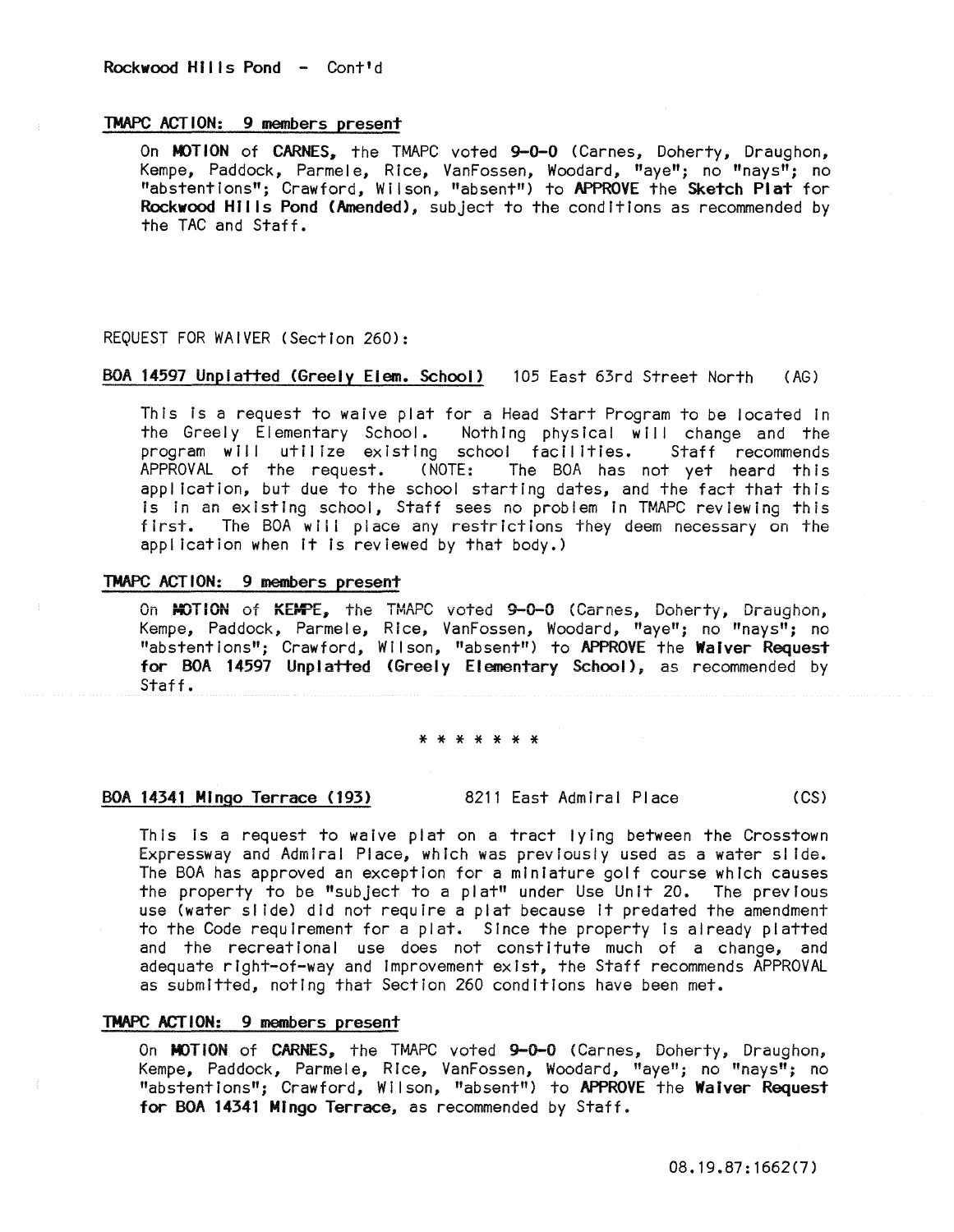LOT SPLITS FOR WAIVER:

l-16897 DavIs/Thurber (1193) SE/c of East 13th St & South 77th East Ave (RS-3)

This is a request to split a  $360' \times 165'$  tract into two equal lots. The eastern lot has only 10' of frontage on a dedicated street (77th East Avenue). This action will require a variance from the City Board of Adjustment because all residential lots must have a minimum of 30' of frontage on a dedicated street. Because the water line Is on the west boundary and the sewer line is on the east boundary, each lot has a 10' access handle to that utility.

The Staff recommended APPROVAl subject to the fol lowing conditions:

- (1) Approval from the City Board of Adjustment, case #14586, for waiver of frontage.
- (2) The roadway access and/or utility easements must be signed and recorded at the Tulsa County Courthouse, and a copy of these Instruments kept In this lot spl It file.
- (3) Any utility easements that may be necessary in order to develop the subject tracts (the north and east 11').

For the record, the Department of Stormwater Management (DSM) and City Engineer advised the applicant that a regional detention pond was planned next to this property. The TAC and DSM had no objection to the spl It, but wanted the applicant to be aware of the close proxImity of the proposed pond.

The TAC voted unanimously to recommend approval of L-16897, subject to the conditions outl ined by Staff and the Technical Advisory Committee.

Comments & Discussion:

Mr. VanFossen stated concerns as to only 10' access. Mr. Wilmoth advised the Staff suggested  $11'$ . It was noted for the record that the applicant was not in attendance. Mr. VanFossen moved for approval of the request, subject to the three conditions, but with a 15' access.

## TMAPC ACTION: 9 members present

On MOTION of VANfOSSEN, the TMAPC voted 9-0-0 (Carnes, Doherty, Draughon, Kempe, Paddock, Parmele, Rice, VanFossen, Woodard, "aye"; no "nays"; no "abstentions"; Crawford, Wilson, "absent") to APPROVE the lot Spilt Waiver for L-16897 Davis/Thurber, subject to the conditions recommended by the TAC and Staff, EXCEPT provide for an access of 15'.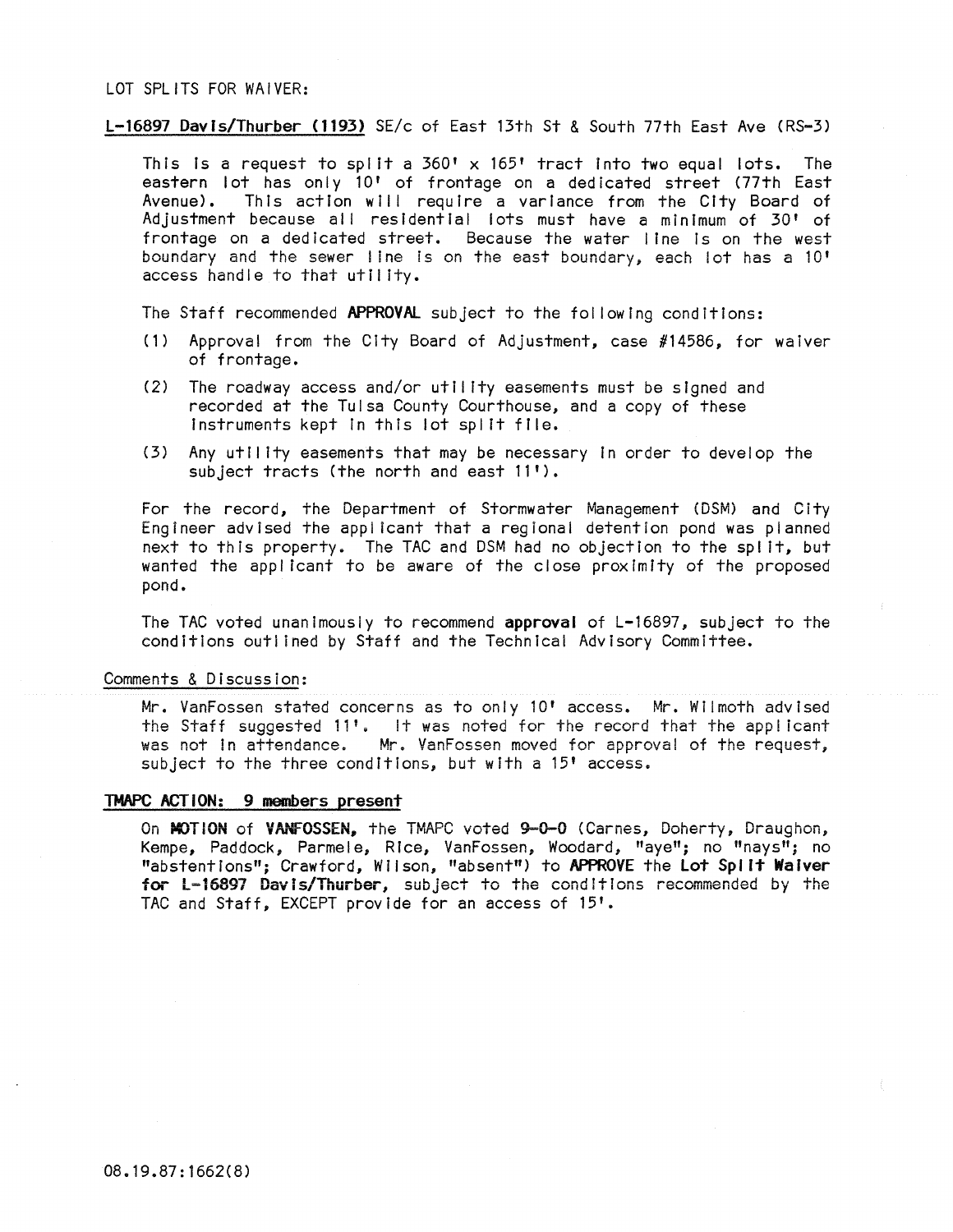This is a request to split a  $387' \times 209'$  tract into two lots. The west lot (297'  $\times$  209') contains a church and parking lot, the east lot (90'  $\times$ 209') Is vacant. This action will require a variance from the Board of Adjustment because the lot sizes are below the minimum al lowed In the AG dIstrict.

Although the staff commented that they would prefer to see a rezoning case on this tract, and probably will in the near future, APPROVAL of this request was recommended, subject to the fol lowing conditions:

- (1) Approval from the City Board of Adjustment for Case #14587 (Bulk and Area).
- (2) The church lot (west 297') must meet the parking requirements set forth In the Zoning Code.
- (3) Approval from the Water and Sewer Department for access to both utilities.
- (4) The granting of any utility easements or extensions that may be necessary in order to develop the subject tracts. Water line extension is required.
- (5) Additional right-of-way on 61st Street to total 50' from center I lne.
- (6) Access Limitations on 61st Street subject to approval of Traffic Engineering.
- (7) Drainage Plan approval by Department of Stormwater Management through the permit process.

The TAC voted unanimously to recommend approval of L-16899, subject to the conditions outlined by Staff and the Technical Advisory Committee.

## TMAPC ACTION: 9 members present

On MOTION of DOHERTY, the TMAPC voted 9-0-0 (Carnes, Doherty, Draughon, Kempe, Paddock, Parmele, Rice, VanFossen, Woodard, "aye"; no "nays"; no "abstentions"; Crawford, Wilson, "absent") to APPROVE the Lot Splft Waiver for L-16899 Geren, as recommended by Staff.

#### \* \* \* \* \* \* \*

L-16902 O'Dell (492) South of 4th Street & 38th West Avenue (RS-3)

This Is a request to clear title to two 50' lots that have been created for years, but lot spl It approval never had been requested. This action will require a variance from the Board of Adjustment because the lots are below the mInImum al lowed In the RS-3 district. Staff notes that there are about one hundred lots In the Immediate area that are comparable to the subject tract in size.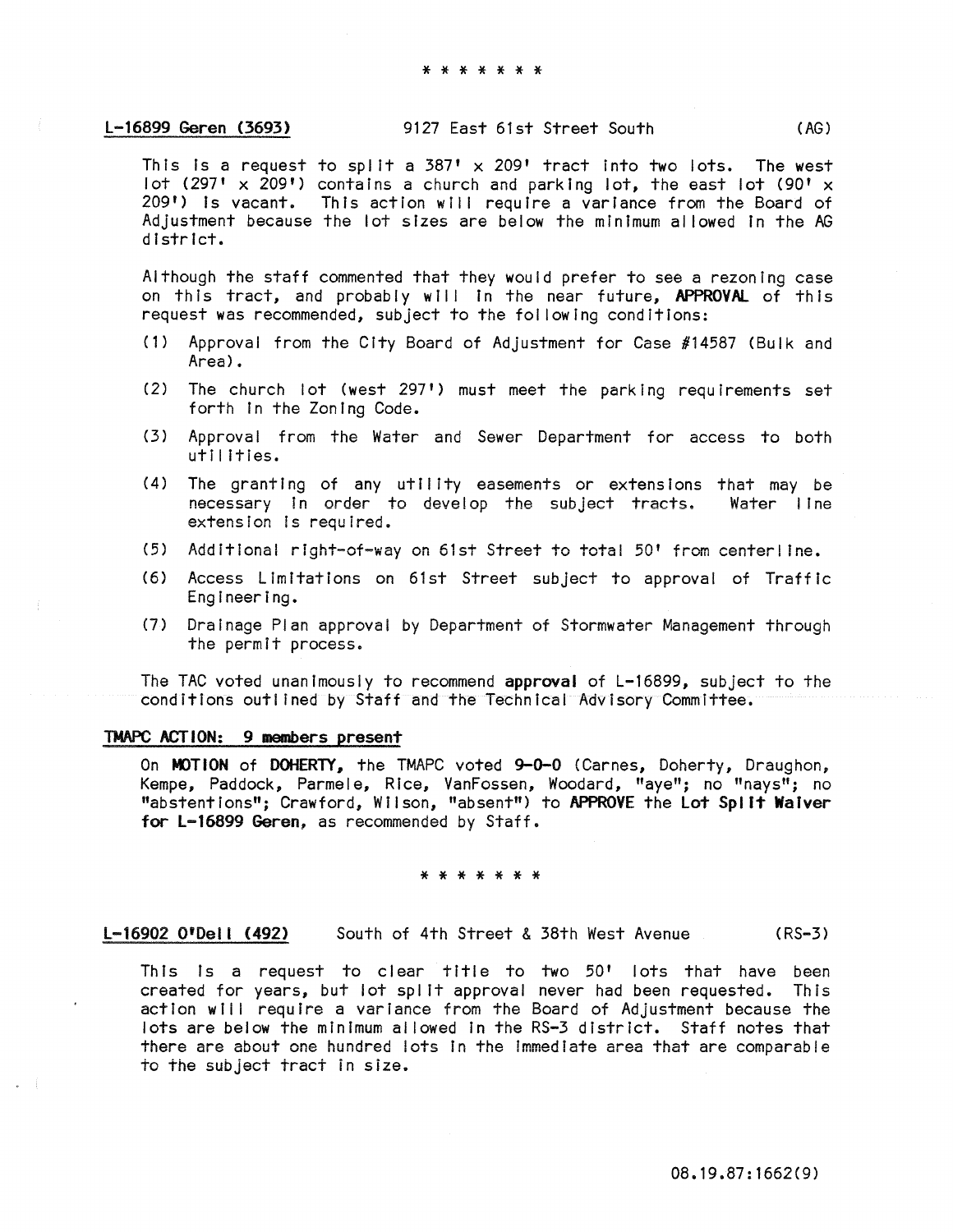Based on the above criteria, the Staff recommended APPROVAL of this request subject to the fol lowing conditions:

- (1) Approval from the Board of Adjustment case #14591 (lot width).
- (2) The granting of any utility easements that may be necessary In order to service the subject tracts (11' along rear lot lines).
- (3) Additional right-of-way for 38th West Avenue to total 50' of right-of-way. (This may have been done already.)

The TAC voted unanimously to recommend approval of L-16902, subject to the conditions outlined by Staff and the Technical Advisory Committee.

## Comments & Discussion:

Staff advised that condition #3 had been met; therefore, the application was subject only to the remaining two conditions.

# TMAPC ACTION: 9 members present

On MOTION of KEMPE, the TMAPC voted 9-0-0 (Carnes, Doherty, Draughon, Kempe, Paddock, Parmele, Rice, VanFossen, Woodard, "aye"; no "nays"; no "abstentions"; Crawford, Wiison, "absent") to APPROVE the Lot Spiit Waiver for L-16902 O'Dell, subject to conditions #1 and #2, as recommended by the TAC and Staff.

#### \* \* \* \* \* \* \*

L-16908 Lashley/Kabrlck (2993) East of NE/c of 44th PI. & Columbia Ave. (RS-l)

This is a request to split off the west  $83!$  of a  $724.10! \times 304.80!$  tract. This request wi!! need a variance from the Board of Adjustment because the minimum lot width in the RS-1 district is 100<sup>t</sup>, the proposal is for 83'. This lot exceeds all of the other bulk and area requirements for the RS-l Zoning District, with exception of the lot width. Staff advised that they could not support the 83' lot width due to the predominate width of most of the lots In the area. If the lot size were Increased to 100' then no waiver would be necessary.

The Water and Sewer Department advised that a private 11ft station would be required to serve the west tract, although they prefer a gravity system. A sewer main extension will be required for the remainder.

The TAC voted to recommend approval of L-16908 noting Staff comment regarding the 100' lot width, subject to the fol lowing conditions:

- (1) Approval from the Board of Adjustment on case #14593, If Jess than 100' wide.
- (2) Approval from the Water and Sewer Department for any extensions and/or easements that may be necessary In order to service the subject tracts. Need the north 17-1/2' for easement.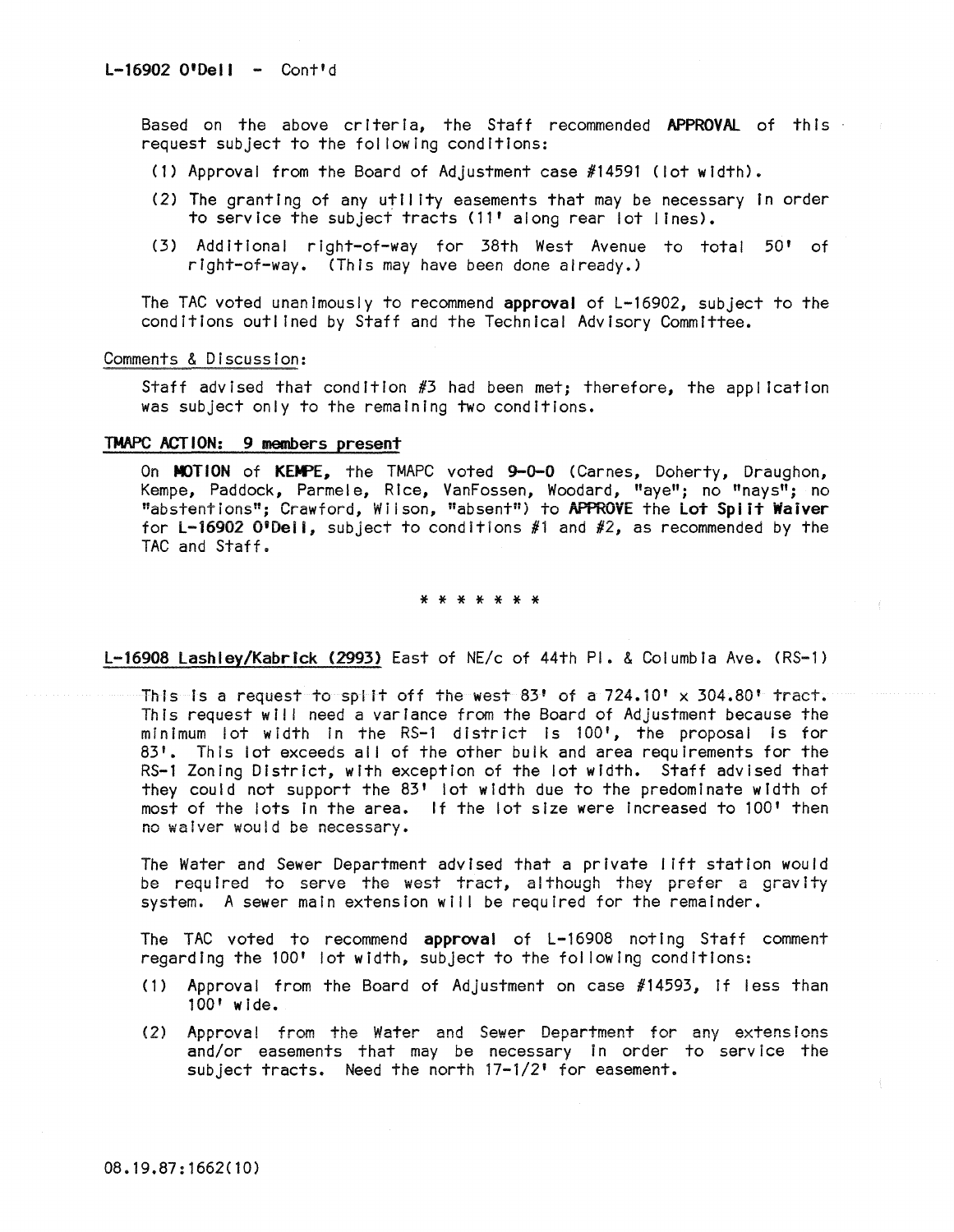## Comments & Discussion:

Mr. VanFossen stated that he felt 100' was more appropriate, and if approved, would negate the need for BOA approval. Therefore, he moved denial of the request for 83', and approval of 100', subject to condition #2.

# TMAPC ACTION: 9 members present

On MOTION of VANFOSSEN, the TMAPC voted 9-0-0 (Carnes, Doherty, Draughon, Kempe, Paddock, Parmele, Rice, VanFossen, Woodard, "aye"; no "nays"; no "abstentions"; Crawford, Wilson, "absent") to APPROVE the Lot Split Waiver for L-16908 Lashley/Kabrick for 100<sup> $\bullet$ </sup>, subject to condition  $\#2$ , and DENY the request for 83', as recommended by Staff.

\* \* \* \* \* \* \*

L-16914 Arnette (193) South of SE/c of Admiral PI. & So. 89th E. Avenue (RS-3)

This is a request to split out a  $50' \times 150'$  lot in the northwest corner of a 165' x 635' tract. This action Is being requested In order to clear title to the smaller tract which was conveyed by the District Court, (Administrator's Deed). A minor variance of the lot area will be required from the Board of Adjustment because 60' Is the minimum lot width al lowed in the RS-3 District, (50' is proposed).

Staff recognizes that if a lot split is denied by the TMAPC, the case is appealed to District Court. Based on the fact that the staff finds this request to be minor In nature, (16% reduction In the lot width) the Staff recommended APPROVAl of subject to the fol lowing conditions:

- (1) Approval from the Board of Adjustment for case #14607 (lot width).
- (2) Addlt!ona! 5' of right-of-way for 89th East Avenue In accordance with the Major Street Plan.
- (3) Any additional utIlIty easements that may be necessary for the proposed development. Need to verify easement for sewer. Need 11' If not already granted.

The TAC voted unanimously to recommend approval of L-16914 subject to the conditions outlined by Staff and Technical Advisory Committee.

#### Comments & Discussion:

Mr. Wilmoth advised that condition  $#3$  could be deleted. Mr. Paddock advised he would be abstaining on this matter. Mr. Carnes inquired if there were other 50' lots in this area. Mr. Wilmoth advised that most were 60', but pointed out that the Administrator's Deed (through probate) established the 50' width. Mr. Linker clarified that an Administrator's Deed was not a court action. Mr. Doherty Inquired If, under the circumstances, the TMAPC allowed the 50', would they be opening themselves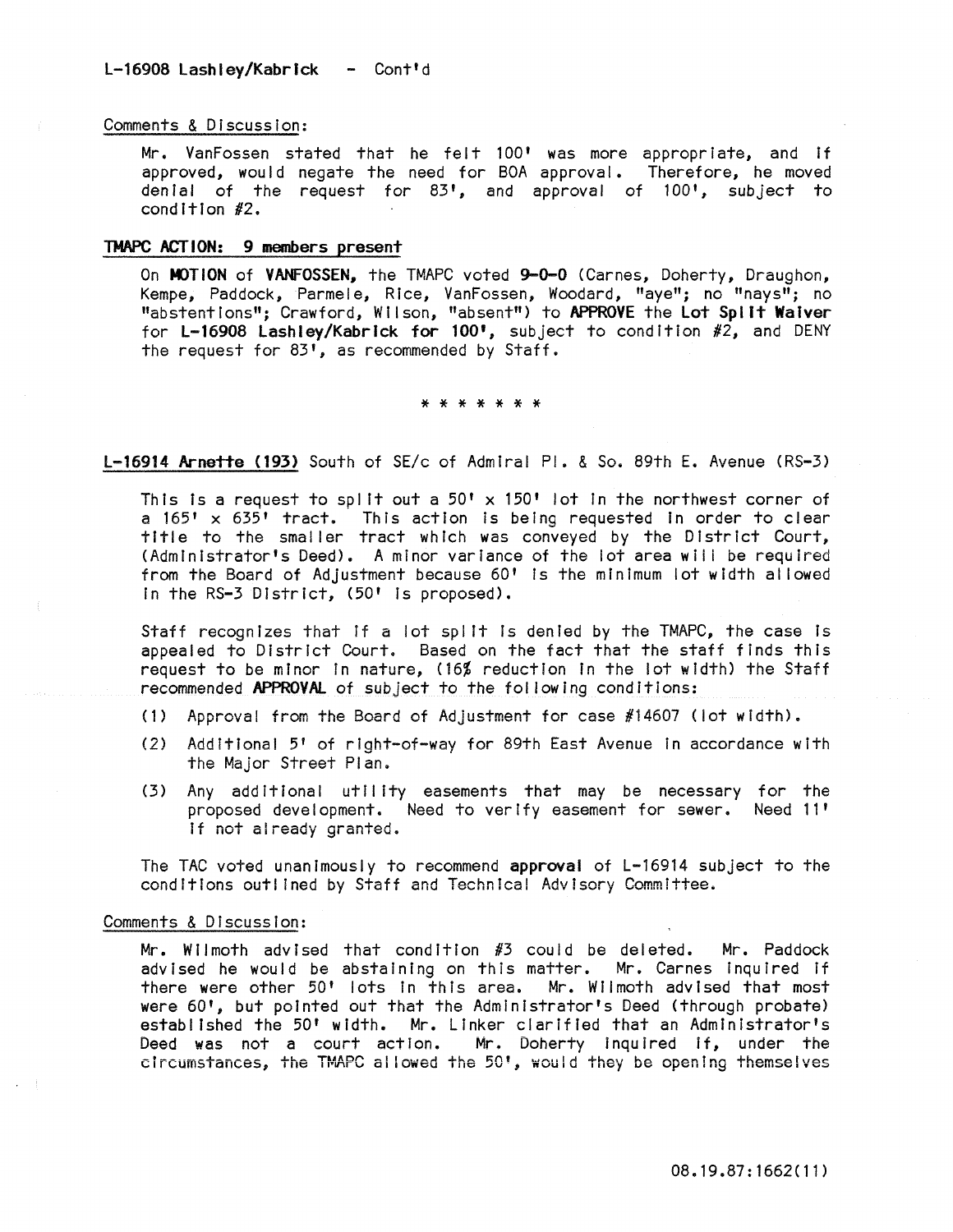up to any further court/legal actions. Legal and Commission discussed this particular situation, with Mr. Linker advising that, unless the TMAPC had good reason for denying the relief, they should approve the request.

# TMAPC ACTION: 9 members present

On MOTION of DOHERTY, the TMAPC voted 8-0-1 (Carnes, Doherty, Draughon, Kempe, Parmele, Rice, VanFossen, Woodard, Itaye"; no "nays"; Paddock, "abstaining"; Crawford, Wilson, "absent") to APPROVE the Lot Split Waiver for L-16914 Arnette, subject to conditions  $#1$  and  $#2$  as recommended by the TAC and Staff.

## LOT SPLITS FOR DISCUSSION:

## L-16923 Mathews/Ferguson (1703) NE/c of East 38th Street & North Col lege (RS)

In the opinion of the Staff, the lot spllt(s) listed above meet the Subdivision and Zoning Regulations, but all residential lot split applications which contain a lot having more than three side lot lines cannot be processed as a prior approval lot spl It. Such lot spl Its shal I require a five day written notice to the abutting owner(s). Deeds for such lot splits shall not be stamped or released until the TMAPC has approved said lot spl It In a public hearing. APPROVAL Is recommended.

## TMAPC ACTION: 9 members present

On MOTION of VANFOSSEN, the TMAPC voted 9-0-0 (Carnes, Doherty, Draughon, Kempe, Paddock, Parmele, Rice, VanFossen, Woodard, flaye"; no "nays"; no "abstentions"; Crawford, Wilson, "absent") to APPROVE L-16923 Mathews/Ferquson, as recommended by Staff.

## LOT SPL ITS FOR RATIFICATION OF PRIOR APPROVAl:

|                      | L-16903 (703) Biffle/Yarbough     |                      | $L-16918$ (392) Groat/Whiteis  |
|----------------------|-----------------------------------|----------------------|--------------------------------|
|                      | L-16911 (1614) Morgan/Welch       |                      | L-16919 ( 392) Wood/Trust      |
|                      | L-16912 (1714) Kinzer/Vandeventer |                      | L-16920 ( 592) Dorsey/Anderson |
| L-16913 (3024) Smith |                                   |                      | L-16921 (1703) Utica Bank      |
| L-16915 (2502) TDA   |                                   | L-16922 (2702) Smith |                                |
| L-16916 (2502) TDA   |                                   |                      | L-16925 (183) Advance/Johnsen  |
|                      | L-16917 (2103) Mohawk Steel       |                      |                                |
|                      |                                   |                      |                                |

## TMAPC ACT ION: 9 members present

On MOTION of KEMPE, the TMAPC voted 9-0-0 (Carnes, Doherty, Draughon, Kempe, Paddock, Parmele, Rice, VanFossen, Woodard, "aye"; no "nays"; no "abstentions"; Crawford, Wilson, "absent") to APPROVE the Above Listed Lot Spl Its for Ratification, as recommended by Staff.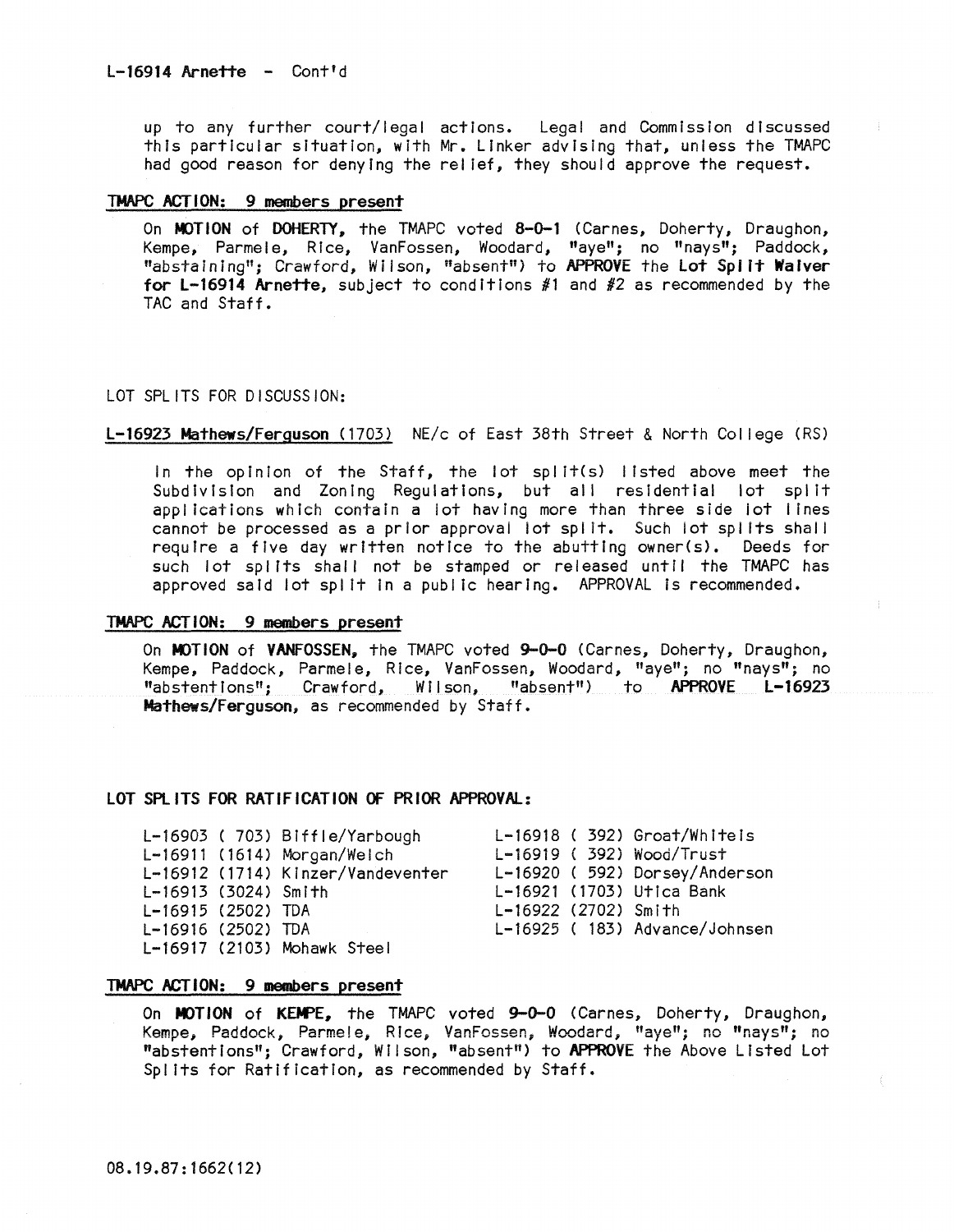## PUBLIC HEARING:

# COAL CREEK MASTER DRAINAGE PLAN AND AMENDMENTS TO THE DISTRICT PLANS FOR DISTRICTS 2, 3, 4, 5 and 16

## Comments & DIscussIon:

Mr. Dale Reynolds, Department of Stormwater Management (DSM), revIewed the history of the Master Drainage Plan (MOP) Program for the City of Tulsa. He briefed the Commission as to the public response during the forum process on this and other MDP's. Mr. Reynolds presented an overview of the Coal Creek Drainage Basin and the proposed drainage plans for this area. He requested TMAPC adoption of the Coal Creek Master DraInage Plan as a part of the ComprehensIve Plan for the City of Tulsa.

Mr. Reynolds answered questions from the CommissIon In regard to participation by the Oklahoma Department of Transportation in complying with the City standards for drainage on new projects. In regard to the funding of the MDP's, Mr. Gardner commented that these are handled the same way as all other Capital Improvement Project (CIP) items, i.e., those most critical are funded prior to those less critical.

Ms. Dane Matthews advised that the INCOG Staff has reviewed the Coal Creek MOP, and recommended that the DistrIct Comprehensive Plan for Districts 2, 3, 4, 5, and 16 be amended to Include the Coal Creek MOP. She confirmed that the Citizen Planning Team Chairmen and Co-Chairmen were Involved In the review process for this MOP.

## Interested Parties:

Mr. Albert Cecil (2112 North Darlington Place) advised of problems In his neighborhood, especIally wIth a brIdge over Coal Creek that had semI-truck traffic, and was not adequate to handle this type and amount of traffic, as the bridge was in great need of repair. He commented on problems during and after rainfall that caused the residents to be trapped because of roads being blocked with the waterflow, and the fear of using the bridge at these times because of Its poor condItIon. Mr. Cecil stated that he had been told that part of the problem of getting this creek cleaned out was due to limited public access. He offered the use of his wide driveway, which has been used previously by the City, to provide access for equipment to Coal Creek.

Mr. & Mrs. Stanley Curry (40 North Louisville), as flood victims, stated support of the proposed Coal Creek MDP, and asked that the City "get the ball roiling".

Mr. Arthur Stevens (1043 North Sandusky) stated he has been a resident in this area since the 1950's. He advIsed of flooding problems whIch he felt were created by Inadequate storm sewers and suggested Improved sewer facIlitIes would relieve some of the water problems, In addition to updating the bridge in this area that was built in 1929. Mr. Stevens briefed the CommissIon on the hIstory of flooding in this partIcular area, and his contacts wIth various City agencies regarding this problem.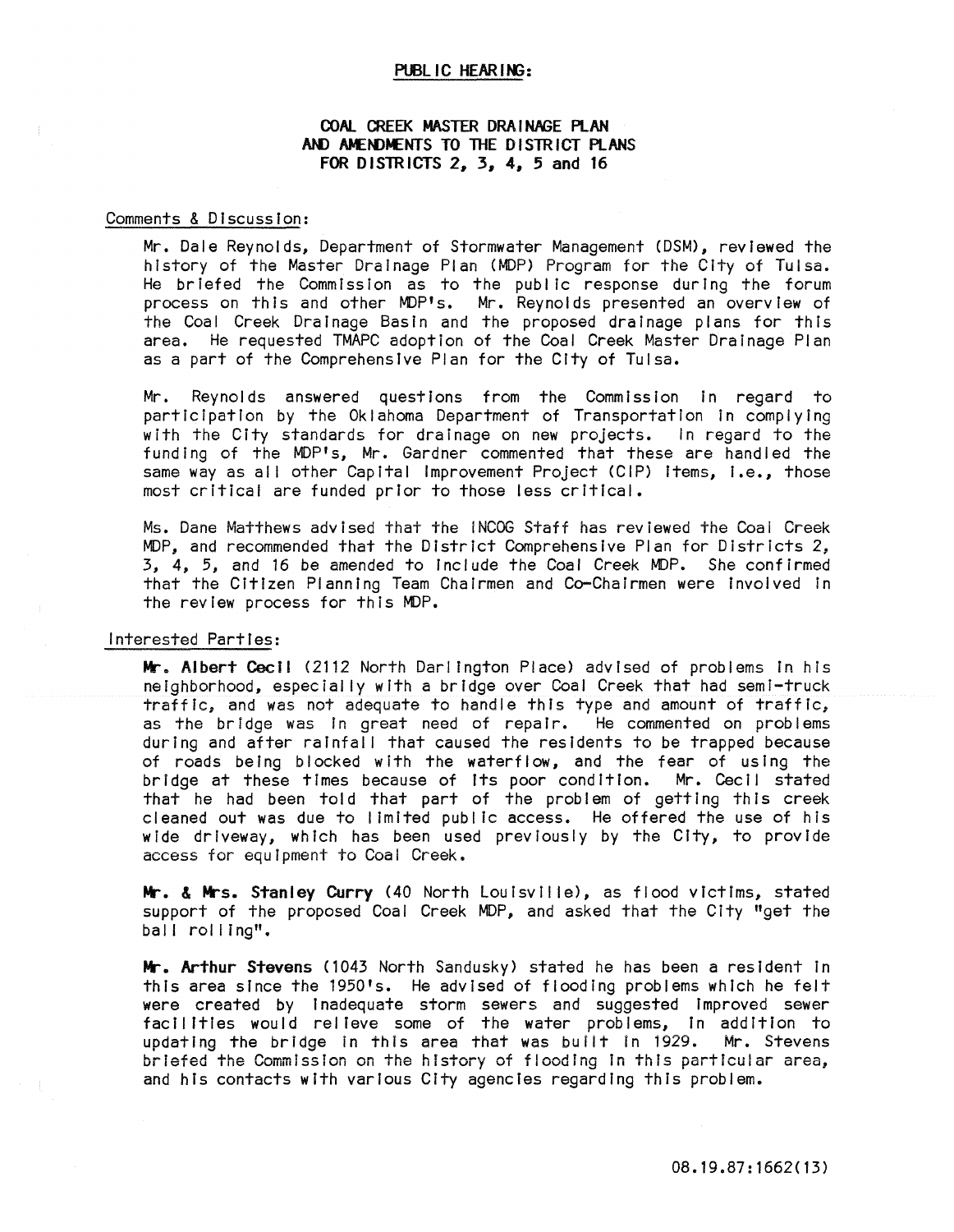## Review Session:

Mr. VanFossen advised the Comprehensive Plan Committee had reviewed the submitted MDP for compliance with the Comprehensive Plan and saw no problems. Therefore, he moved for adoptIon of the Coal Creek Master Drainage Plan and amendment to the District 2, 3, 4, 5, and 16 Plans. Mr. Doherty complimented the DSM and INCOG Staffs on their efforts in making this process work. In reply to Ms. Kempe, Mr. Gardner confirmed Staff would be submitting the required resolutions for formal adoption at a future meeting.

## TMAPC ACTION: 9 members present

On MOTION of VANFOSSEN, the TMAPC voted 9-0-0 (Carnes, Doherty, Draughon, Kempe, Paddock, Parmele, Rice, VanFossen, Woodard, "aye"; no "nays"; no "abstentIons"; Crawford, Wilson, "absent") to APPROVE the Coal Creek Master Drainage Plan as a part of the ComprehensIve Plan, and to APPROVE Amendments to the District Plans for Districts 2, 3, 4, 5 and 16.

## CONT I NUED PUBLIC HEAR ING:

PUBLIC HEARING TO CONSIDER APPROVAL OF AMENDMENTS TO PARTS OF THE COMPREHENSIVE PLAN, BEING THE DISTRICT PLAN MAP AND/OR TEXT FOR DISTRICT 17, PERTAINING TO ESTABLISHMENT OF LINEAR DEVELOPMENT AREAS FOR LOW AND MEDIUM INTENSITY DEVELOPMENT, AND RELATED MATTERS

## Comments & Discussion:

Chairman Parmele read a letter from the District 17 Chairman, Mr. David Brown, stating their concerns that the amendments to the Plan not dIscourage major businesses from developing facil itles In this area, but encourage them to do so. He also stated a concern that the changes should protect the best interests of the District and the City, and be fair to the property owners affected.

Chairman Parmeie opened discussion of the District 17 Plan amendments with the most significant inquiry being the establishment of the depth of OL zoning (i.e. 330', 990', etc.) in the Low Intensity Linear Development Area (LDA) along the north side of East 51st Street between 133rd and 143rd East Avenue. Legal Counsel reiterated their concern that the Guidelines would be violated, If approved at a 330' depth. Staff held their position that the Guidelines would not be violated as they offered the flexibility and, In fact, stated the existing physical facts were to be considered.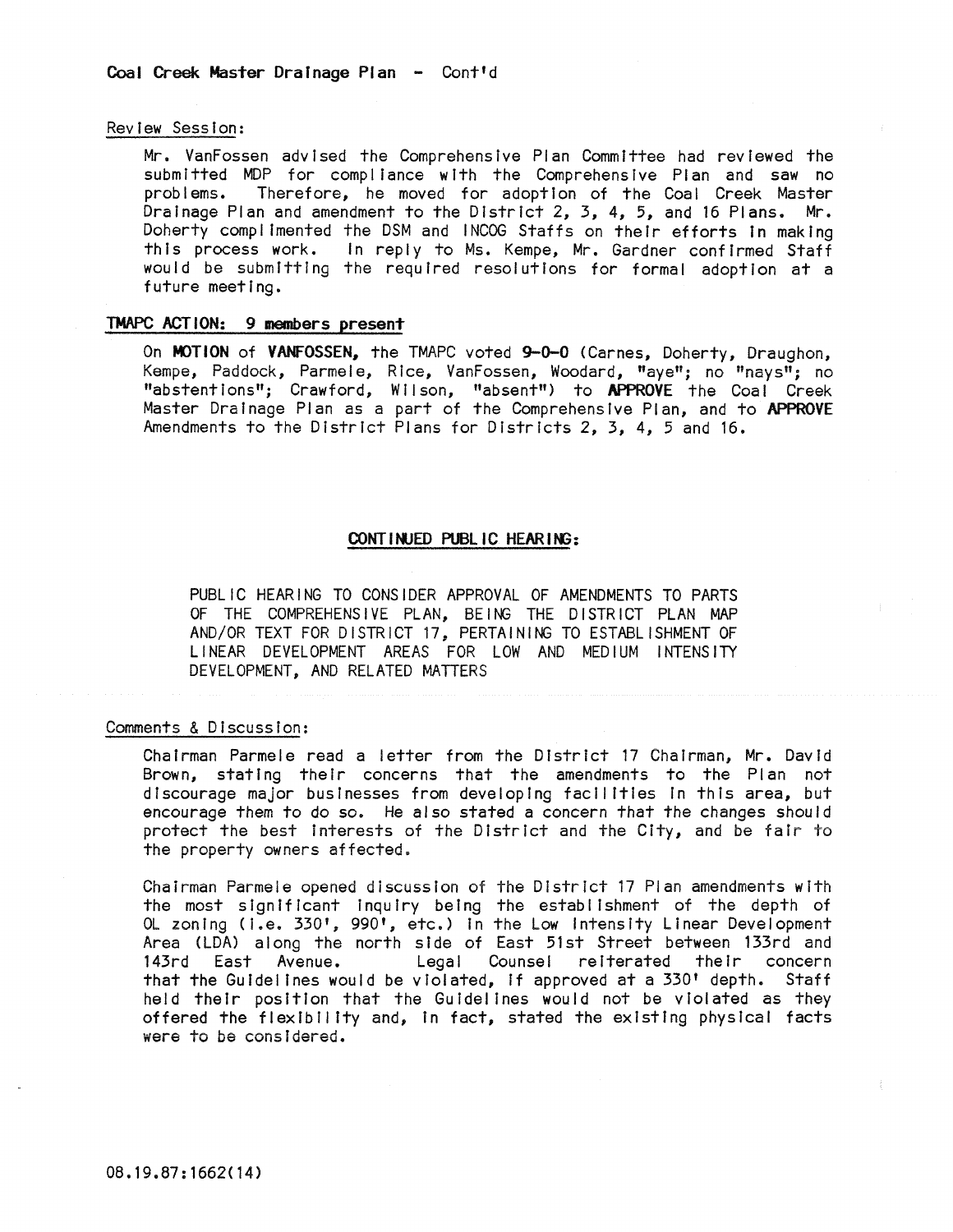Mr. Clem Relnkemeyer (4032 East l11th Street) stated his agreement with the comment by Staff that the linear intensity should be recognized consistent with the existing zoning patterns of the area, and that a 990' maximum depth for OL zoning was appropriate.

Discussion continued among Commission, Legal and Staff with a suggestion by Mr. Paddock that maybe this area should be excluded as a Low Intensity LDA. Ms. Kempe suggested a continuance of the entire matter might be In order for further study by Staff. Mr. VanFossen commented that, even though he felt 990' might be appropriate, he had a problem going against the advice of Legal.

Chairman Parmele advised Ms. Pat Fisher had submitted a letter to the TMAPC along with additional petitions protesting further development in this area, which she felt would add to an existing water runoff problem. After review of the letter submitted by Ms. Fisher to residents In District 17, Chairman Parmele asked Staff to correspond with Ms. Fisher to clear up confusion and incorrect Information being distributed regarding the proposed amendments.

### **TMAPC ACTION:** 9 members present

On MOTION of KEMPE, the TMAPC voted 9-0-0 (Carnes, Doherty, Draughon, Kempe, Paddock, Parmele, Rice, VanFossen, Woodard, "aye"; no "nays"; no "abstentions"; Crawford, WII son, "absent") to CONTINJE Consideration of Amendments **to the** District 17 Plan Map and Text until Wednesday, September 9, 1987 at 1:30 p.m. in the City Commission Room, City Hall, Tulsa Civic Center.

#### OTHER BUS INESS:

## PUD 243-4: Lots 32, 33, 34 and Lot B, Glenoak Addition

#### Staff Recommendation: Minor Amendment for Lot Split

The subject tract Includes Lots 32, 33, 34 and Lot B of the Glenoak Addition, said addition beIng located at the northeast corner of South Harvard and East 59th Place. Underlying zoning for PUD 243 is RS-2. The applicant Is requesting approval of a minor amendment to adjust the lot lines between Lots 32, 33, and 34 and to spilt the north and east perimeter area from Lot 32 and attach It to Lot B which Is dedicated for common area and utility easement purposes.

Review of the applicant's request indicates that the proposed lots will meet the minimum development standards of PUD 243 and that the request Is minor in nature. Therefore, Staff recommends APPROVAL of PUD 243-4 as follows: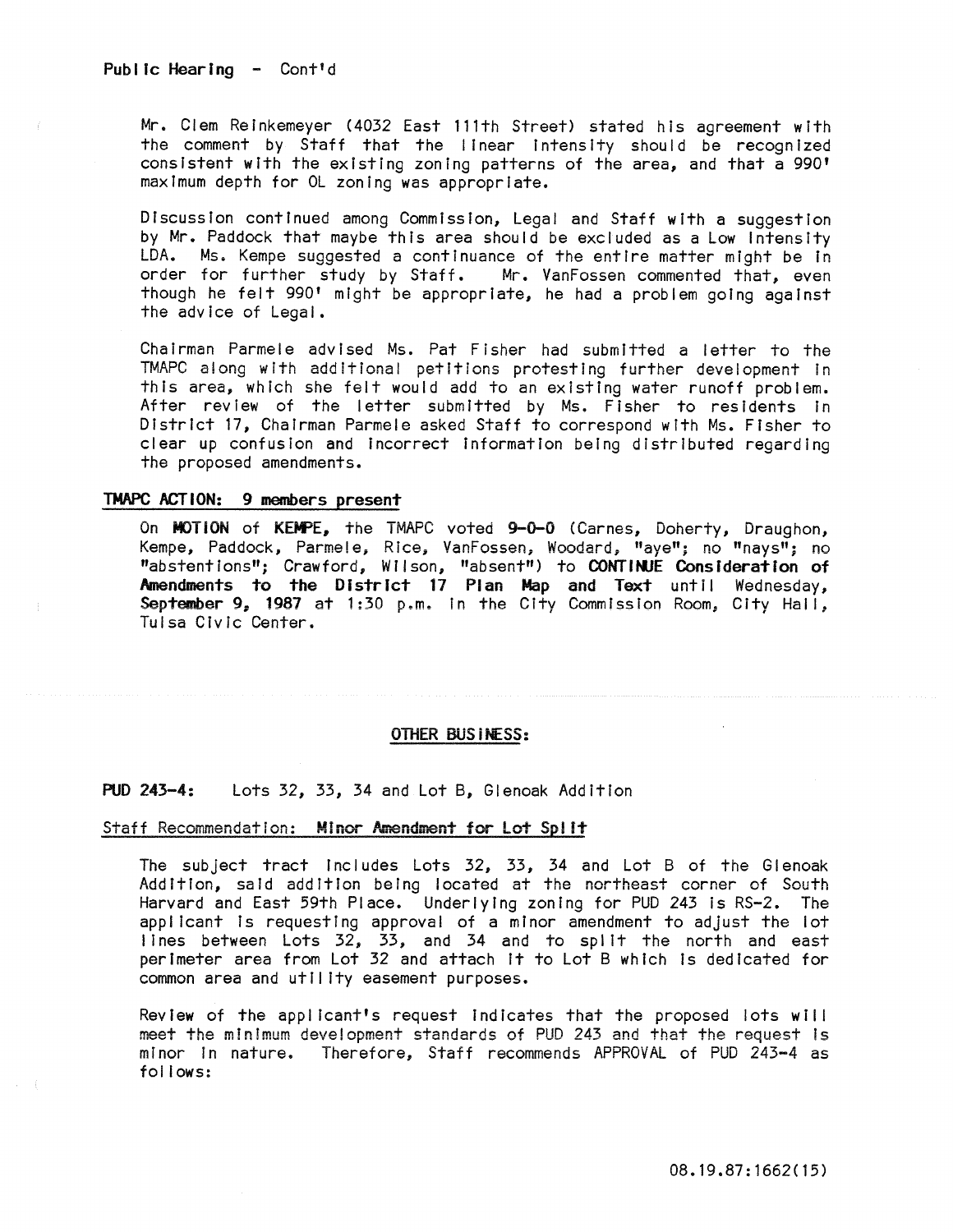- (1) That tie language be placed on the face of the deeds for Lots 32 and 33 In accordance with the plot plan and survey Information submitted with this appl icatlon.
- (2) That the 10' utility easement be properly vacated and relocated in accordance with the requirements of the effected public and private utility companies.
- (3) That the homeowners association or other responsIble body accept the responsibility for maintenance and upkeep of those portions of Lots 32 and 33 being added to Lot B.

NOTE: A requirement of PUD 243 Is for Detail Site Plan approval by the TMAPC prior to Issuance of a Building Permit.

# Applicant's Comments:

Mr. Roy Johnsen (324 Main Mall), In regard to condition #2, stated there was a question as to timing when this condition must be met. Mr. Johnsen advised that the wall built on Lot 32 (the easternmost lot) to divide this lot from the common area was unintentionally misplaced by six or seven feet. Therefore, there was available space within the remaining three lots, and If the lot boundaries were adjusted a corresponding amount, the applicant would end up with the same number of lots of sufficient size<br>to meet the requirement of the approved PUD. Mr. Johnsen requested that to meet the requirement of the approved PUD. vacation of the easement on Lot 32 relate to the other lots, and that Lot 32 be able to proceed. Staff stated they had no objection.

Mr. VanFossen moved that the request be approved, modifying condition  $\#2$ so that this condition would be appl icable to the revised Lots 33 and 34 (not the revised Lot 32).

#### TMAPC ACTION: 9 members present

On MOTION of VANFOSSEN, the TMAPC voted 9-0-0 (Carnes, Doherty, Draughon, Kempe, Paddock, Parmele, Rice, VanFossen, Woodard, "aye"; no "nays"; no "abstentions"; Crawford, Wilson, "absent") to APPROVE the Minor Amendment to PUO 243-4, subject to the fol lowing conditions:

- (1) That tIe language be placed on the face of the deeds for Lots 32 and 33 In accordance with the plot plan and survey Information submitted with this application.
- (2) That the 10' utility easement be properly vacated and relocated in accordance with the requirements of the effected public and private utility companies. This condition Is applicable to the revised Lots 33 and 34 only, and not to the revised Lot 32.
- (3) That the homeowners association or other responsible body accept the responsibility for maintenance and upkeep of those portions of Lots 32 and 33 being added to Lot B.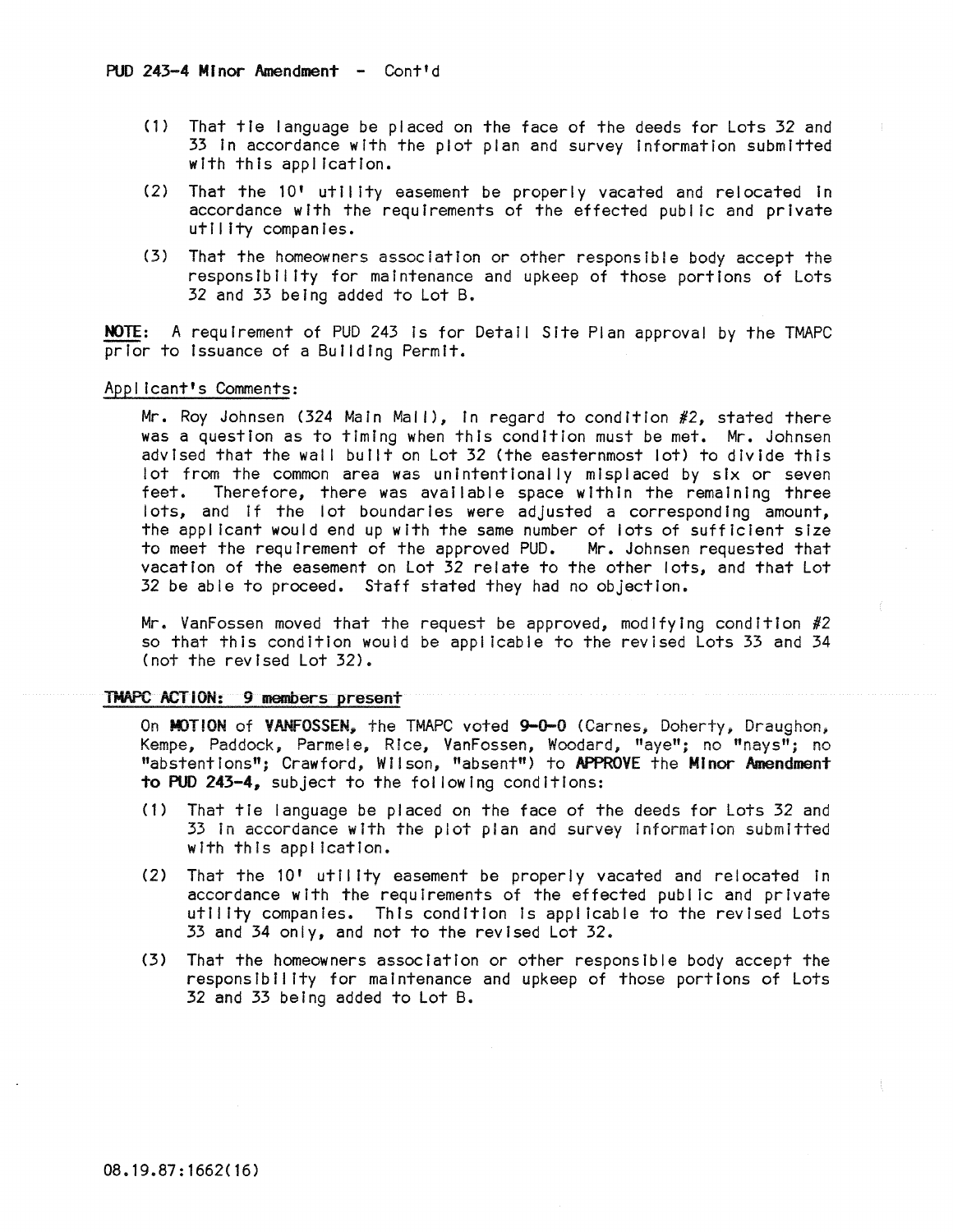#### PUD 128-0-1: Amendment to Reallocate Floor Area, Revise Development Areas and RedIstribute Uses. SW/c of East 71st Street and Riverside Parkway

## Comments & Discussion:

Discussions centered on whether this should be considered a major or a minor amendment, due to the number and type of revisions being made. After continued debate, Ms. Kempe moved to continue this to September 9, 1987 for consideration as a major amendment, which would also address some of the Commissioner's concerns that proper notice be given. Staff presented the changes proposed by the applicant which would be Incorporated Into the Staff recommendation.

Mr. James Lewis (7334 East 81st Street), a resident In this area, stated support of the applicant's requests, and he advised the appl icant had previously done everything they indicated to the neighborhood that they would do.

# TMAPC ACTION: 9 members present

On MOTION of KEMPE, the TMAPC voted 9-0-0 (Carnes, Doherty, Draughon, Kempe, Paddock, Parmele, Rice, VanFossen, Woodard, "aye"; no "nays"; no "abstentions"; Crawford, Wilson, "absent") to CONTINUE Consideration of PUD 128-D-1 as Major Amendment until Wednesday, September 9, 1987 at 1:30 p.m. in the City Commission Room, City Hall, Tulsa Civic Center.

There being no further business, the Chairman declared the meeting adjourned at 3:21 p.m.

Date Approved Chairman  $\frac{1}{2}$ 

**ATTEST** Secretary